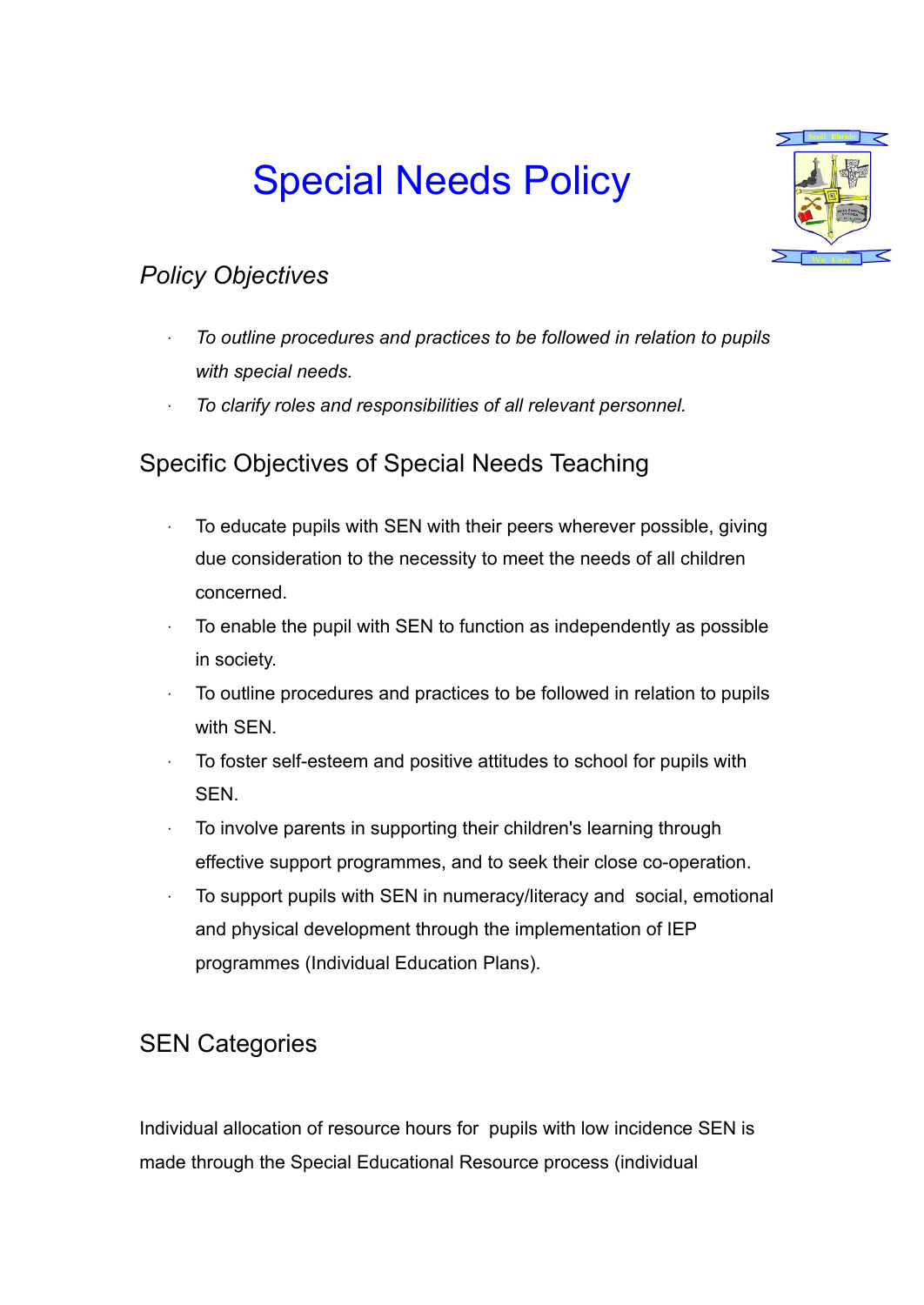applications supported by relevant professional reports). Pupils assessed with high incidence SEN (mild general learning disability and borderline mild general disability) are supported in the Special Class. Pupils assessed with high incidence SEN, dyslexia are supported in learning support.

The categories of SEN as per Circular SP Ed02/05 are as follows:

| <b>Disability</b>                | <b>Disability Code</b> | <b>Resource hrs allocated</b> |
|----------------------------------|------------------------|-------------------------------|
|                                  |                        | (less 15%)                    |
| Physical disability              | $\mathbf{1}$           | 3                             |
| Hearing impairment               | $\overline{2}$         | $\overline{4}$                |
| Visual impairment                | 3                      | 3.5                           |
| Emotional disturbance            | $\overline{4}$         | 3.5                           |
| Severe emotional                 | $\overline{5}$         | $\overline{5}$                |
| disturbance                      |                        |                               |
| Mild general learning            | $6\phantom{1}$         | Special Class - high          |
| disability                       |                        | incidence                     |
| Moderate general learning        | $\overline{7}$         | 3.5                           |
| disability                       |                        |                               |
| Severe/profound general          | 8                      | 5                             |
| learning disability              |                        |                               |
| Borderline general learning      | 9                      | Special Class - high          |
| disability                       |                        | incidence                     |
| Autism/ Autism spectrum          | 10                     | 5                             |
| disorders                        |                        |                               |
| Specific learning disability     | 11                     | Learning support - high       |
|                                  |                        | incidence                     |
|                                  | 12                     | 5                             |
| Assessed syndrome                | 13                     | 3 to 5                        |
| Specific speech and              | 14                     | 4                             |
| language disorder                |                        |                               |
| Multiple disabilities            | 15                     | 5                             |
| <b>Exceptionally Able pupils</b> |                        |                               |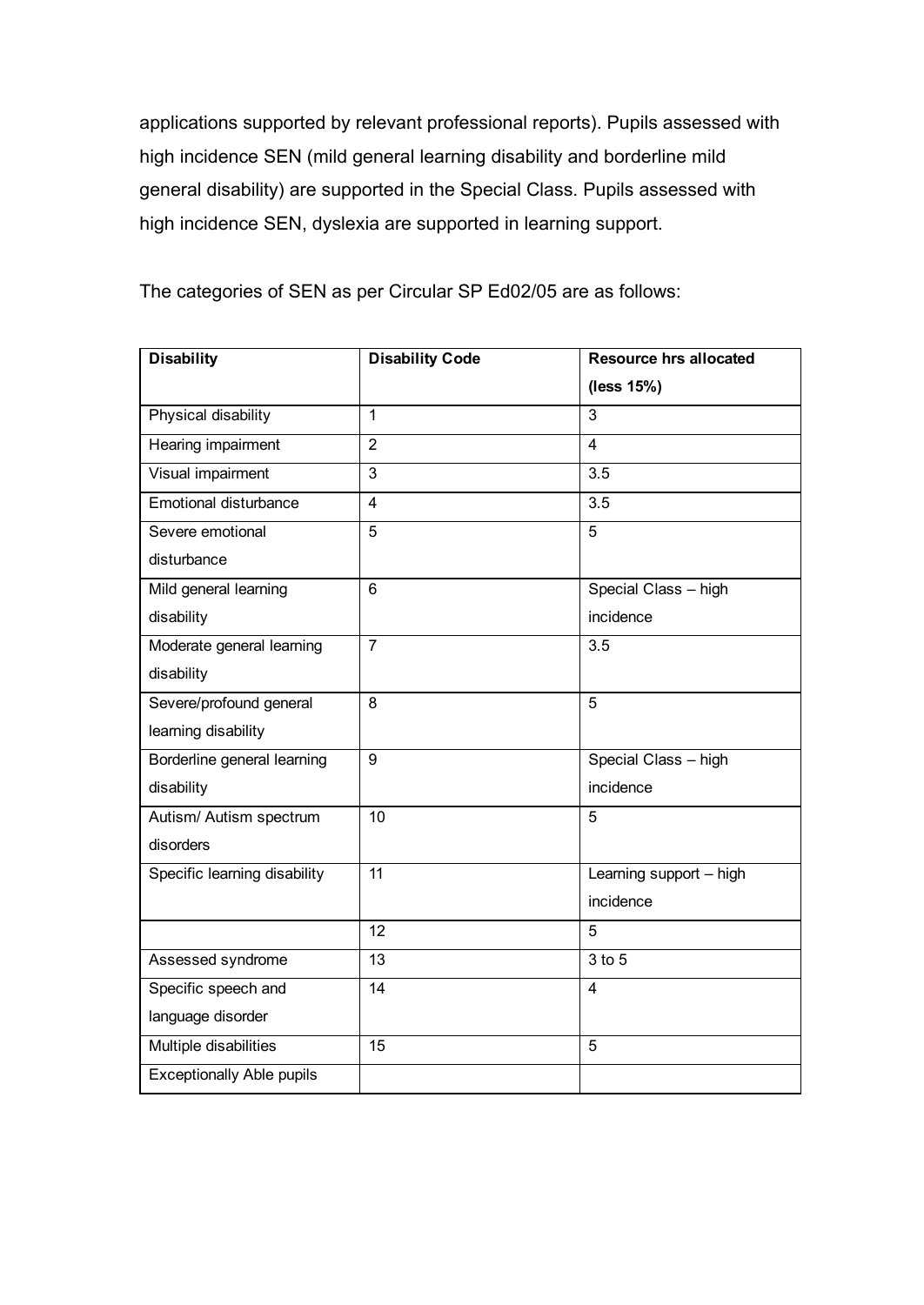## Roles and Responsibilities

The Board of Management, Principal, SENCo, teachers, SNAs, parents and pupils share responsibility for meeting the needs of a child with SEN.

## The Role of the Board of Management

- The BOM will fulfil its statutory duties towards pupils with SEN.
- ∙ To oversee the development, implementation and review of school policy on SEN.
- ∙ To endeavour that adequate classroom accommodation and teaching resources are provided for all teachers.
- ∙ To support the professional development of teachers and SNAs.

## The Role of the Principal

- ∙ To assume overall responsibility for the development and implementation of the school's policy on special needs.
- ∙ To liaise with SENCo.
- ∙ To liaise with all outside agencies in conjunction with the SENCo (for e.g. psychologist, social workers, speech therapists, SENO etc.)
- ∙ To facilitate renewing and updating resources.
- ∙ To provide a secure facility for the storage of records relating to pupils in receipt of support teaching.
- To facilitate in-service training for teachers and SNAs in the area of SEN.
- ∙ To report to the BOM on any matters concerning SEN.

### The Role of the SENCo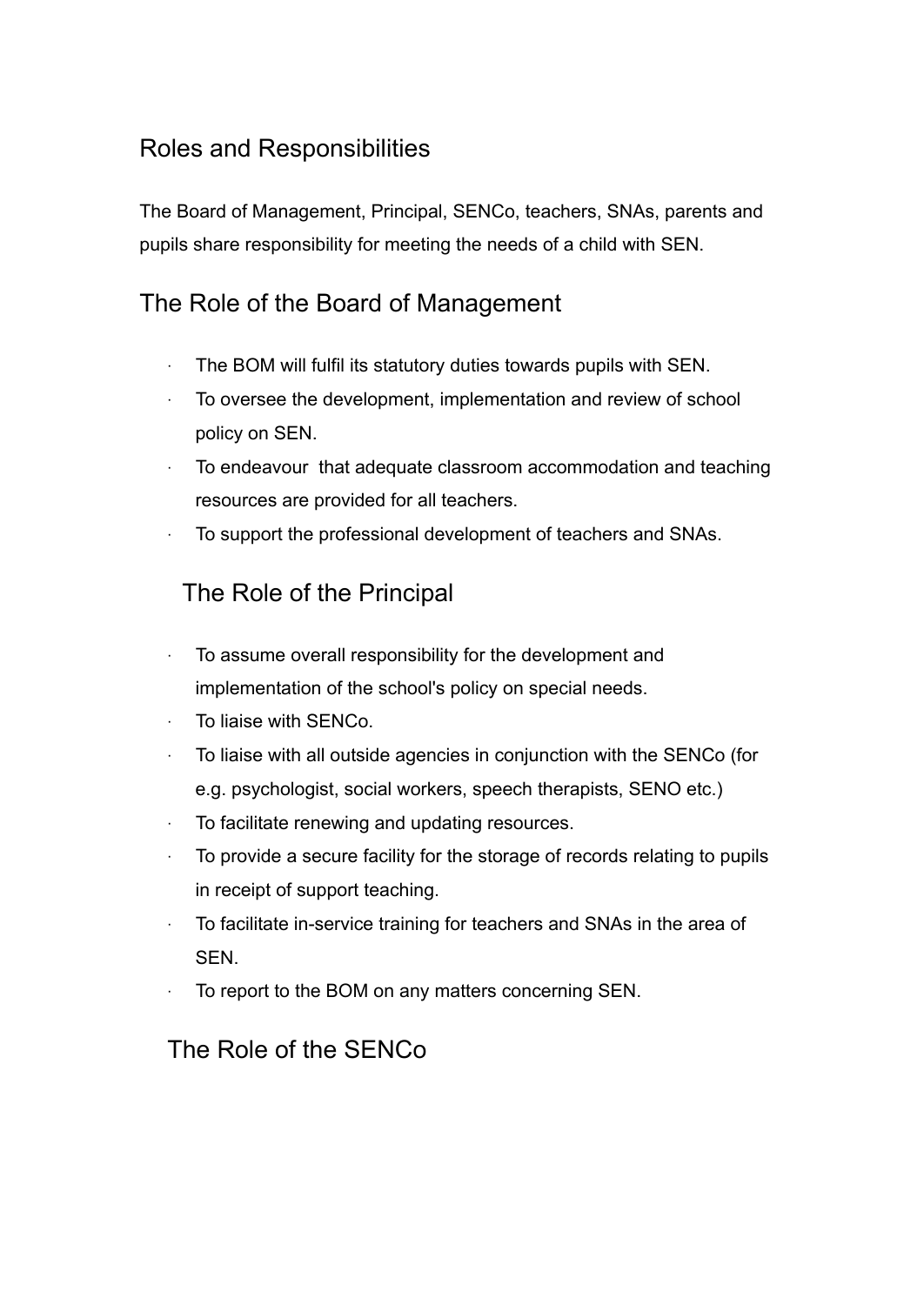- ∙ To liaise with the Principal, parents, teachers, psychologists and other relevant professional/agencies with regard to pupils who may have/have special needs.
- ∙ To ensure all paperwork (referral forms, applications for resource hours, assistive technology, NCSE documents etc) is complete and signed off by the Principal where necessary.
- ∙ To consult with the Principal to ensure that each resource teacher has responsibility for a specific cohort and is reviewed during the year/annually.
- ∙ To maintain a file for each child with SEN, to include professional report(s).
- ∙ To organise regular meetings with the SEN team and SNAs.
- ∙ To keep a copy of all SNAs and Resource teacher timetables and IEPs.
- ∙ To contribute to staff meetings and keep all teachers informed on any relevant in-service and developments in the area of SEN.
- ∙ To advise the Principal, in consultation with the SEN team with regard to the purchase of appropriate resource materials.
- ∙ To inform parents when resource hours/SNA support is sanctioned/discontinued.

# The Role of the Class Teacher

- ∙ To assume primary responsibility for the education of children with SEN.
- ∙ To complete relevant SEN documentation that pertain to any child.
- ∙ To facilitate pupil observation by psychologist or other professional personnel if required.
- ∙ To be available to meet psychologist or other professional personnel to discuss assessment and recommendations after child is assessed.
- ∙ To endeavour that all reports and relevant documentation are read prior to teaching a child with SEN.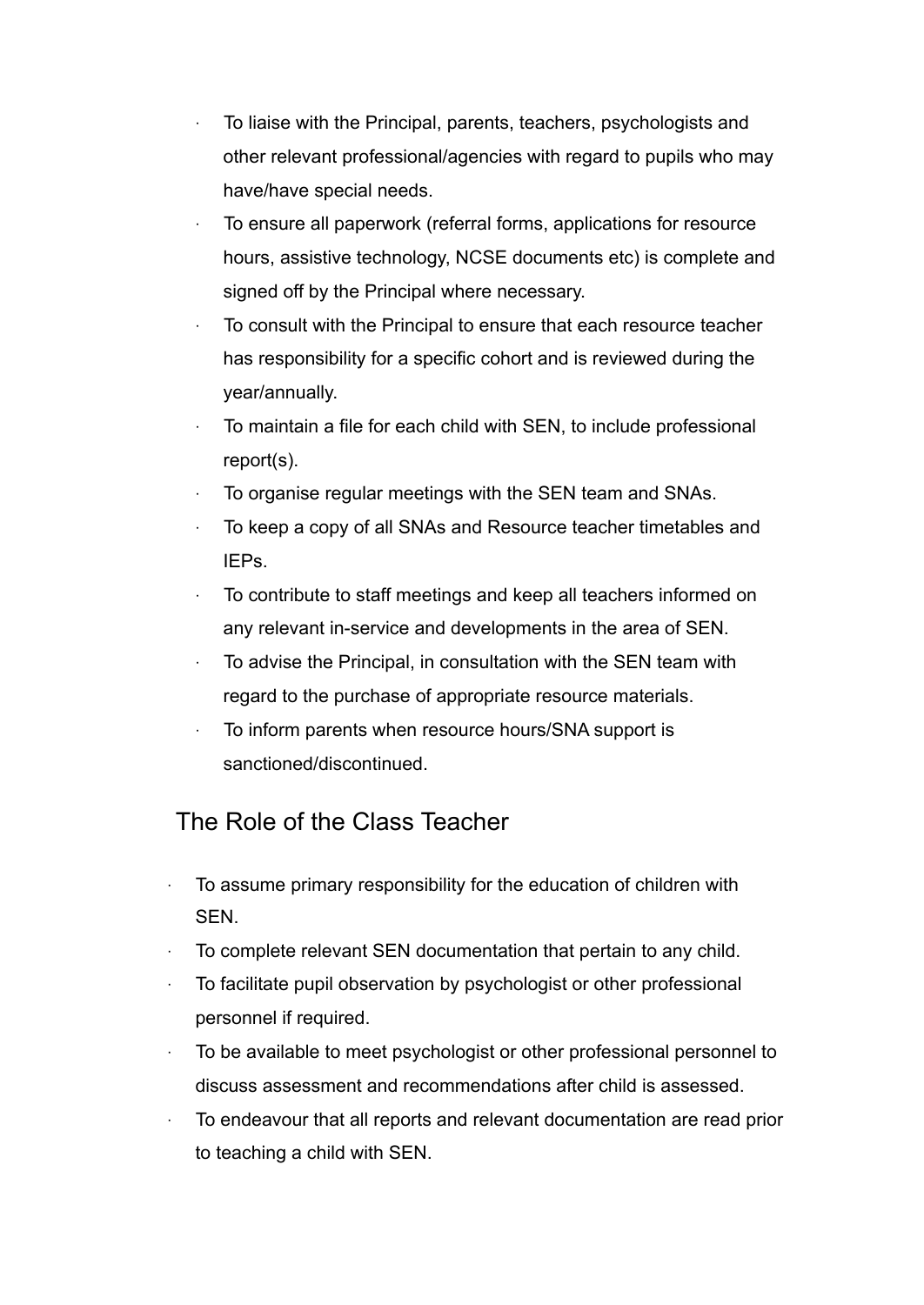- ∙ To support and collaborate with the resource teacher in developing, implementing and reviewing an IEP.
- ∙ To endeavour to differentiate the class curriculum appropriately to meet the needs of all pupils.
- ∙ To consult and liaise with the resource teacher and SENCo.

#### The Role of the Resource Teacher

- ∙ To be available for and to encourage both parents/legal guardians to attend IEP/ parent-teacher meetings.
- ∙ To liaise with class teachers with regard to the progress of individual pupils.
- ∙ To support class teachers with regard to employing differenciated teaching methods and resources.
- ∙ To meet the needs of pupils with SEN by the most efficient use of all available resources.
- ∙ To have the flexibility to work with individuals, small groups or whole class grouping, where deemed appropriate for eg. circle time, small language groups, collaborative teaching and cookery, in collaboration with the class teacher.
- ∙ To consult with the Principal/SENCo on issues arising in relation to children with SEN.
- ∙ To identify ways in which the pupil's learning can continue to be supported at school and at home if resource hours/SNA support are discontinued.
- ∙ To support parents with their child's development in all areas.

### The Role of the Special Needs Assistant (SNA)

∙ To follow guidelines as outlined in the SNA policy.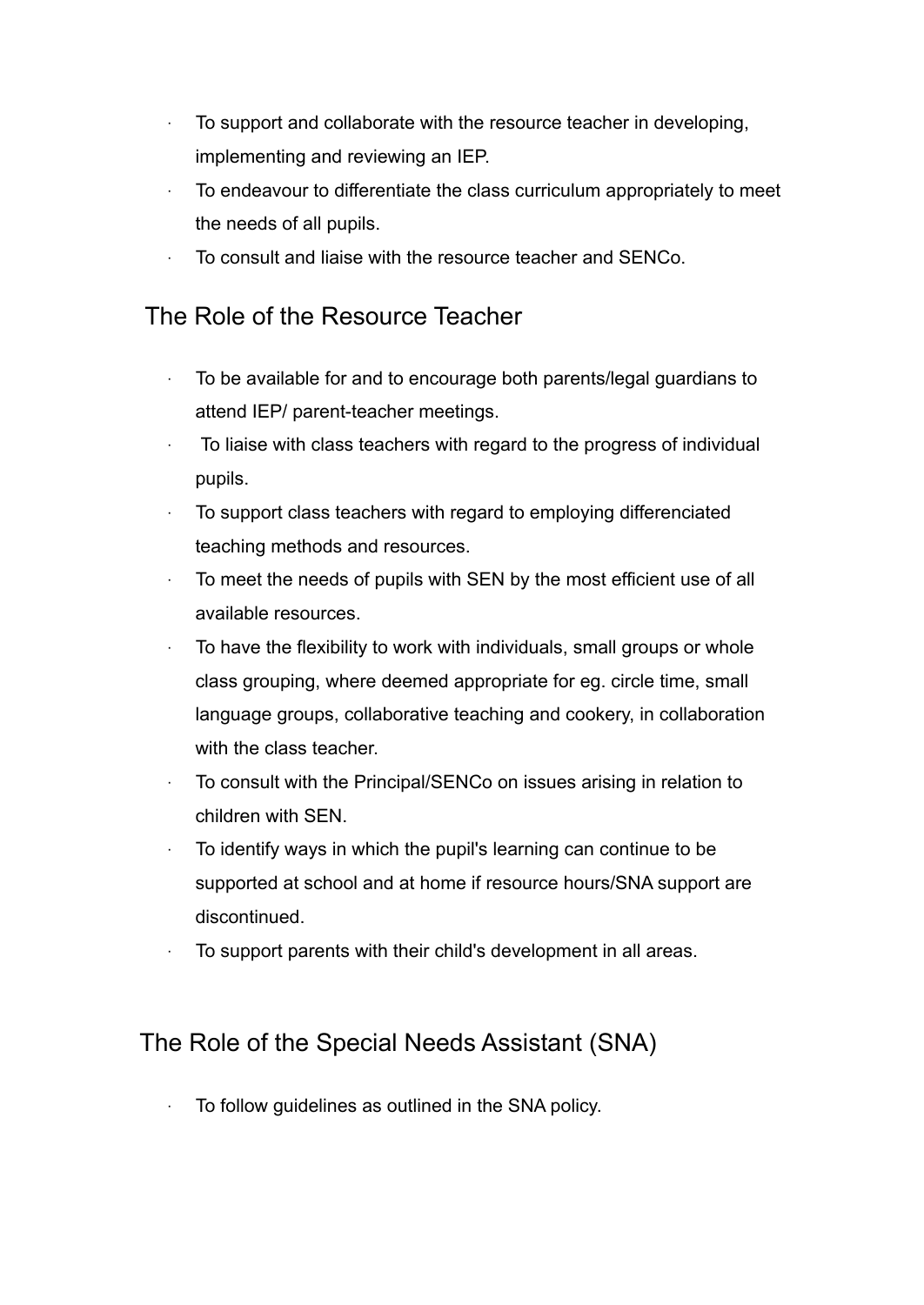## The Role of the Parents

- ∙ To inform the Principal if their child has an assessed SEN on enrolment.
- ∙ To meet with relevant personnel if requested to do so.
- ∙ To collaborate with the resource teacher and class teacher in drawing up, implementing and reviewing the I.E.P. for their child.
- ∙ To support the work of the school and implement suggested home based activities.
- ∙ To update the school with relevant contact details for both parents/legal guardians.

## Record Keeping

- ∙ A file containing all the relevant information pertaining to the pupil with special needs will be kept securely in a cabinet in the SENCo's room.
- ∙ The Principal, Class Teacher, Learning Support/Resource Teacher, Psychologist, Inspector, and parents/guardians of child will have access to this file.
- ∙ Teachers may not make copies of professional reports but may take notes.
- ∙ An IEP will be stored in the pupil's file for ten years after pupil leaves the school.

#### Outside Agencies

The Principal, SENCo, Resource teachers, Class teachers and SNAs liaise with the following outside agencies in order to maximise the support for pupils with SEN:

- ∙ National Educational Psychological Service (NEPS)
- ∙ Visiting teacher for children who are hearing impaired
- ∙ H.S.E